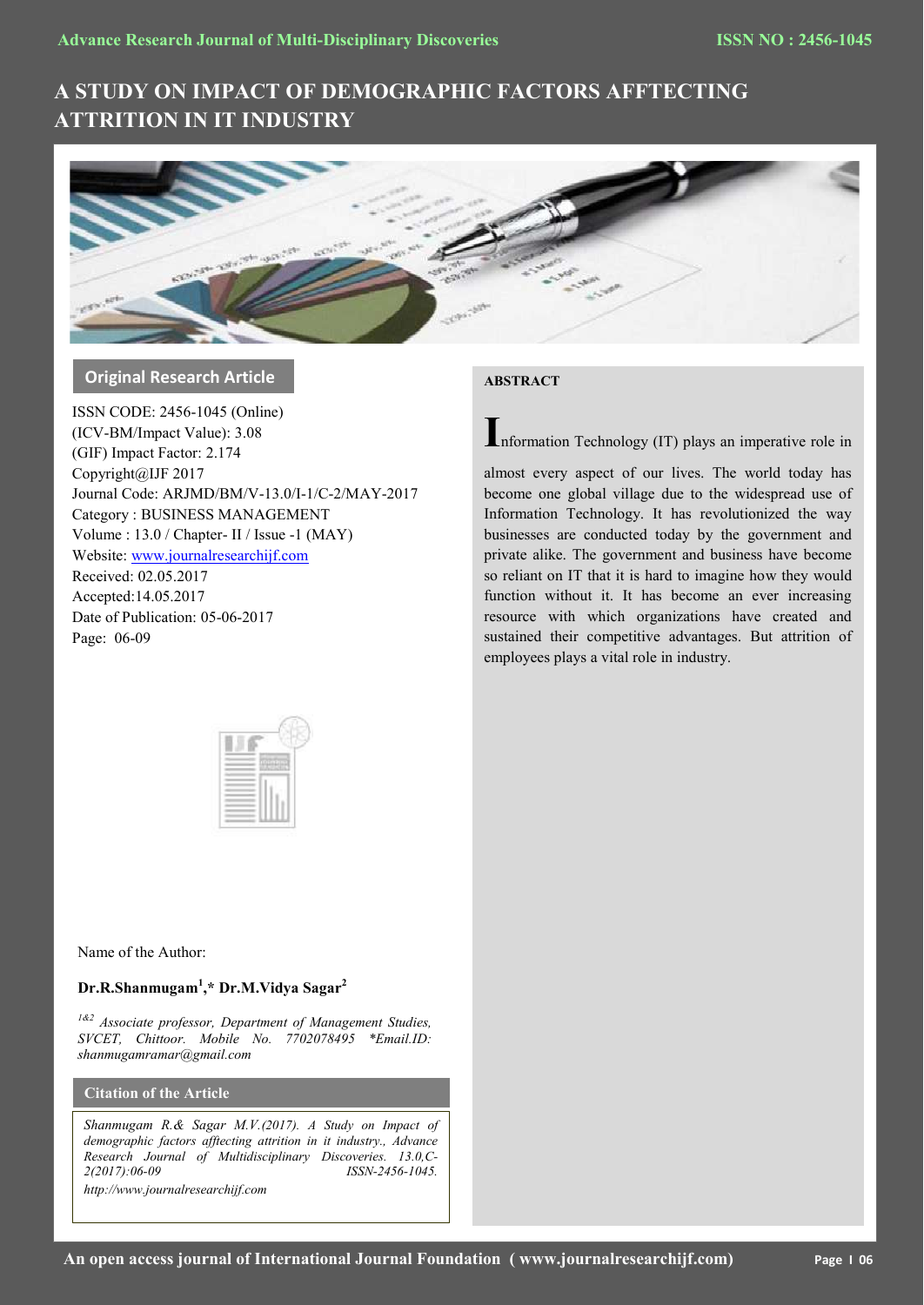#### **I. ATTRITION**

Attrition is broadly defined as the total number of employees who leave the company because of any reason whatsoever. Attrition is broadly categorized into two: Involuntary and voluntary attrition.

#### **II. MOTIVATION AND PROBLEM STATEMENT**

In today's rapidly changing and developing business world, business had become directly dependent on people and this makes these people involved in business at different levels of organizational structure critical for business. No organization wants its business to downsize eventually making the employees all the more critical assets for the organizations. This is why HR managers worldwide are facing challenges in strategically bring to lower quarters high attrition rates and some of the rapidly developing economies like India sees highest attrition rates in IT sector as the biggest challenge that affecting businesses and hence overall growth of the nation.

#### **III . OBJECTIVES OF THE STUDY**

1. To examine the influence of demographic factors on attrition level of employees in IT companies.

### **IV. REVIEW OF LITERATURE**

**Gender :** The IT society is portrayed mostly a male dominated society, unsociable, unique, competitive all around and religious. In the aspect of leadership style men always have a tendency to use command and control. Men also care about formal authority and influence the people. (Sudarmo, 2006). Gefen & Straub, (1997); Ono & Zavodny, (2005); Venkatesh & Morris, (2000) studies protrated that ,Women's use of technology as a social instrument and also introduces opportunities to extend the benefits of technology discussion groups to an online medium, potentially making them more accessible, particularly to larger Vijay bhaskar et al (2001), Varma and Sasikumar (2004) and many others found male domination in Indian IT industry. Even if NASSCOM claims increasing women employment in IT industry and expects to reach 45:65 male-female ratio at the entry level jobs, that too accepts that less than 4% reach the top level. Top positions are dominated by men whereas lower entry level jobs are filled with women. Hence jobs with more status and pay and technical expertise are with men and jobs with less status, pay and technical knowledge are with women. AGE

Bal, P., et al., (2008) recent studies investigated how younger workers differ from older workers in terms of ethics. Specifically, they find younger workers are more willing to leave their current positions while older worker are more.

**Work Experience :** According to Rahul Sharma (2012) in his research investigation attrition in IT Industry stated that the high levels of attrition in the IT companies especially in India based on experience.

Employees having working experience less than three years. The nucleus of this group belongs to freshers and comparatively newcomers in the industry. For these associates, money is the primary factor. The company that offers these associates more money, irrespective of the work that they do (let it be maintenance, production support, documentation, etc.), will be able to attract them. There is not much of a retention plan that can be built for this group of resources – What the Manager will have to prepare is a Work-around, not a Mitigation strategy. . The trigger can be anything as small as a dispute with another team-member or as big as dissatisfaction

in the work-content, if not money. Mainly, the point I am driving at, is that "Prevention is better than cure" doesn't work in this case. One has to be alert to be able to gauge the mindset of the associate and have an alternative available. Effective usage of Buffer resources is one of the alternative solutions. Most often, the associates tend to compare themselves with their other fellow associates with the nature of their work and feel that the Grass is greener on the other side, whether it is to do with money, technology, culture, etc,.

## **V. RESEARCH METHODOLOGY**

**Selection of Study Area: Chennai**

**Sample size 500**

**Research Design:** Descriptive research design

**Research Questions:** How does the demographic factors influence on attrition level of employees in IT companies?

**Sampling Procedure:** Among the different IT hubs in Tamil Nadu, the Chennai city has been purposively selected for the present study. The employees of IT companies have been selected for the present study by adopting random sampling technique.

**Period Of Study :** The data and information collected from the employees of IT companies pertains to the year 2016-17.

#### **Data Collection :**

**INTERNATIONAL JOURNAL FOUNDATION**

ERNATIONAL JOURNAL

FOUNDATION

- **a) Primary Data:** The data and information is collected from the primary source of the employees of IT companies through pre-tested structured questionnaire.
- b) **Secondary Data:** The data and information is collected from the secondary sources of journals, research papers, research reports, conference proceedings, magazines, newspapers and websites.

**Pilot Study** : The pilot survey was carried out with 50 employees of IT companies and reliability was checked by using Cronbach's alpha for different segments of the questionnaire. The reliability test for various features of attrition of employees in IT companies was measured using a five point scale and the reliability coefficients are From the results, it is clear that the Cronbach's alpha of the scale for overall questionnaire is 0.78 indicating acceptable level of internal consistency.

**Limitations Of The Study :** The present research is carried out for employees of IT companies only. The study area is restricted to Chennai city only. The present study is based on the primary data collected from employees of IT companies. Hence, the drawbacks and limitations of the field level survey are very much applicable to the present research. The data and information collected from the employees are subjected to recall bias.

#### **VI. DATA ANALYSIS AND INTERPRETATION**

**Demographic Profile :** The demographic profile of the employees of IT companies were analysed and the results are here under discussed.

**Gender :** The gender wise distribution of the employees of IT companies was analysed and the results are presented in Table 1.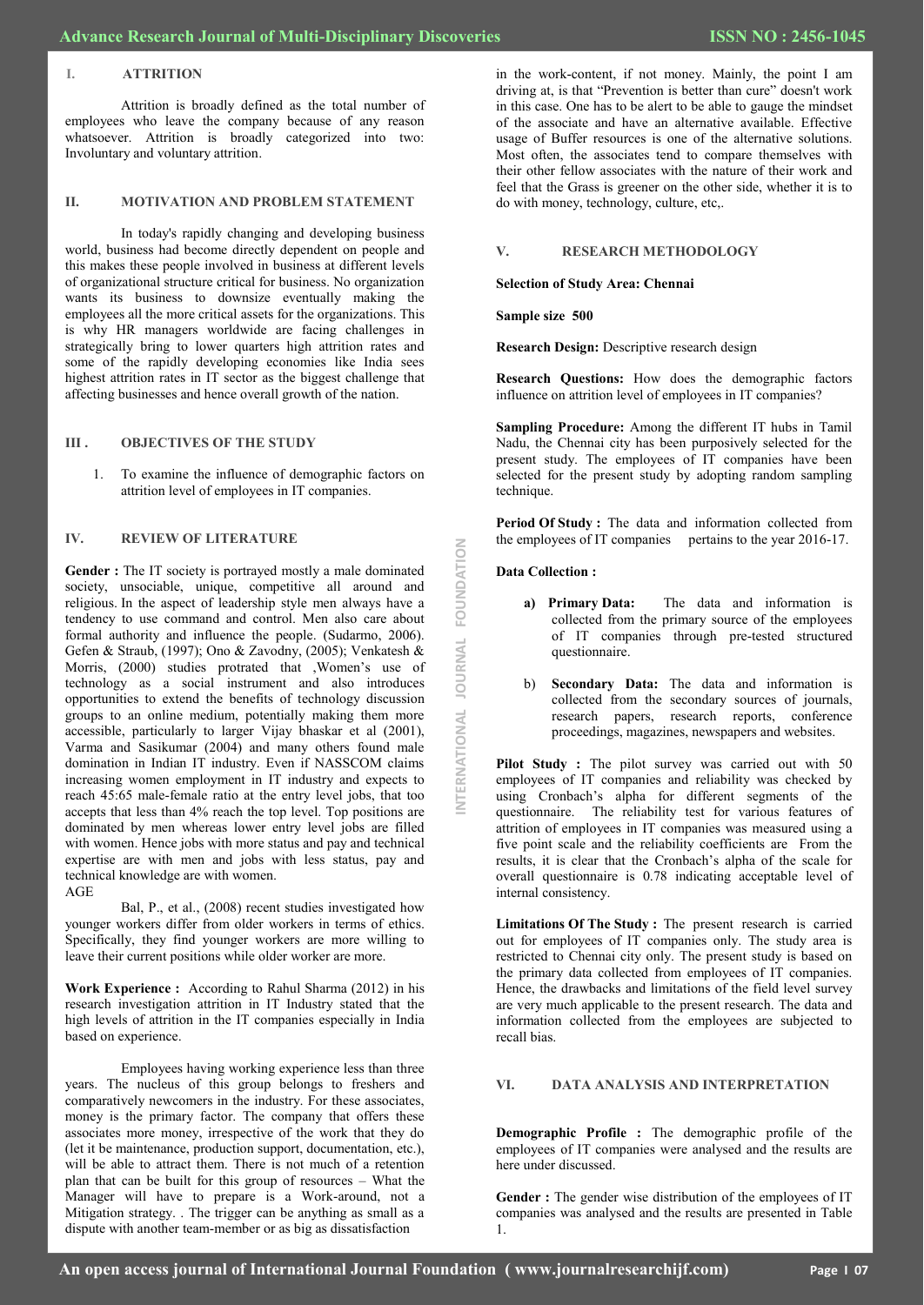**Table-1: Gender wise Distribution of Employees of IT Companies**

| Gender | Frequency | Per cent |
|--------|-----------|----------|
| Male   | 344       | 68.80    |
| Female | 156       | 31.20    |
| Total  | 500       | 100.00   |

*Source: Primary Data*

The results show that about 68.80 per cent of the employees of IT companies are males and the rest of 31.20 per cent of the employees of IT companies are females. It is inferred that the majority of the employees of IT companies are males.

**Age :** The age wise distribution of the employees of IT companies was analysed and the results are presented in Table  $\mathfrak{D}$ 

#### **Table-2: Age wise Distribution of Employees of IT Companies**

| Age (Years)         | Frequency | Per cent |
|---------------------|-----------|----------|
| $20 \text{ to } 30$ | 305       | 61.00    |
| 31 to 40            | 177       | 35.40    |
| 41 to 50            | 16        | 3.20     |
| 51-60               | 2         | 0.40     |
| <b>Total</b>        | 500       | 100.00   |

| <b>Educational Qualification</b> | Frequency | Per cent |
|----------------------------------|-----------|----------|
| Diploma                          | 6         | 1.20     |
| <b>Under Graduation</b>          | 307       | 61.40    |
| Post-Graduation                  | 174       | 34.80    |
| Others                           | 13        | 2.60     |
| <b>Total</b>                     | 500       | 100.00   |

**Specialization :** The specialization wise distribution of the employees of IT companies was analysed and the results are presented in Table 4.

#### **Table-4: Specialization wise Distribution of Employees of IT Companies**

| Specialization | Frequency | Per cent |
|----------------|-----------|----------|
| Arts           | 19        | 3.80     |
| Commerce       | 44        | 8.80     |
| Engineering    | 420       | 84.00    |
| Others         | 17        | 3.40     |
| <b>Total</b>   | 500       | 100.00   |

*Source: Primary Data*

It is observed that about 84.00 per cent of the employees of IT companies are specialized in engineering followed by commerce (8.80 per cent), arts (3.80 per cent) and others (3.40 per cent). It reveals that the most of the employees of IT companies are specialized in engineering.

**Marital Status :** The marital status wise distribution of the employees of IT companies was analysed and the results are presented in Table 5.

**Table-5: Marital Status wise Distribution of Employees of IT Companies**

| <b>Marital Status</b>                             | Frequency | Per cent |
|---------------------------------------------------|-----------|----------|
| Unmarried                                         | 262       | 52.40    |
| Married                                           | 238       | 47.60    |
| Total                                             | 500       | 100.00   |
| $S_{\alpha\mu\nu\rho\sigma\sigma}$ , Driman, Data |           |          |

#### **Table-6 : Total IT Experience wise Distribution of Employees of IT Companies**

| Source: Primary Data                                                                                                                                                                                                                                                                                       |                                                                         |          |                                                                                                                                                                                                                                                                        |           |                       |
|------------------------------------------------------------------------------------------------------------------------------------------------------------------------------------------------------------------------------------------------------------------------------------------------------------|-------------------------------------------------------------------------|----------|------------------------------------------------------------------------------------------------------------------------------------------------------------------------------------------------------------------------------------------------------------------------|-----------|-----------------------|
|                                                                                                                                                                                                                                                                                                            |                                                                         |          | <b>Marital Status</b>                                                                                                                                                                                                                                                  | Frequency | Per cent              |
| The results indicate that about 61.00 per cent of the employees                                                                                                                                                                                                                                            |                                                                         |          | Unmarried                                                                                                                                                                                                                                                              | 262       | 52.40                 |
|                                                                                                                                                                                                                                                                                                            | FOUNDATION<br>of IT companies belong to the age group of 20 to 30 years |          | Married                                                                                                                                                                                                                                                                | 238       | 47.60                 |
| followed by 31 to 40 years (35.40 per cent), 41 to 50 years<br>$(3.20 \text{ per cent})$ and $51-60 \text{ years}$ $(0.40 \text{ per cent})$ . It reveals that                                                                                                                                             |                                                                         |          | <b>Total</b>                                                                                                                                                                                                                                                           | 500       | 100.00                |
| the most of the employees of IT companies belong to the age<br>group of 20 to 30 years.                                                                                                                                                                                                                    |                                                                         |          | Source: Primary Data                                                                                                                                                                                                                                                   |           |                       |
| It is found through subsequent analysis that attrition level in<br>very high in the age group of 20 to 30. This is obvious because<br>person belonging to this age group join an organisation on first<br>employment earn experience and the leave the organisation to<br>improve their carrier prospects. |                                                                         |          | It is apparent that that about 52.40 per cent of the employees<br>of IT companies is unmarried while the rest of 47.60 per cent<br>of the employees of IT companies is married. It is inferred<br>that the majority of the employees of IT companies are<br>unmarried. |           |                       |
|                                                                                                                                                                                                                                                                                                            |                                                                         |          | From the subsequent analysis it was found that attrition all<br>levels is high with unmarried employee than the married<br>employees. This could be the experienced as married                                                                                         |           |                       |
| Educational Qualification : The educational qualification<br>wise distribution of the employees of IT companies was<br>analysed and the results are presented in Table 3.<br>Table-3: Educational Qualification wise Distribution of                                                                       |                                                                         |          | employees would not prefer to frequently change the job as<br>they have family to support. But such a comparison is not<br>applicable to unmarried employees.                                                                                                          |           |                       |
| <b>Employees of IT Companies</b><br><b>Educational Qualification</b>                                                                                                                                                                                                                                       | Frequency                                                               | Per cent | Total It Experience : The total IT experience wise<br>distribution of the employees of IT companies was analysed                                                                                                                                                       |           |                       |
| Diploma                                                                                                                                                                                                                                                                                                    | 6                                                                       | 1.20     | and the results are presented in Table 6.                                                                                                                                                                                                                              |           |                       |
| <b>Under Graduation</b>                                                                                                                                                                                                                                                                                    | 307                                                                     | 61.40    | Table-6 : Total IT Experience wise Distribution of                                                                                                                                                                                                                     |           |                       |
| Post-Graduation                                                                                                                                                                                                                                                                                            | 174                                                                     | 34.80    | <b>Employees of IT Companies</b>                                                                                                                                                                                                                                       |           |                       |
| Others                                                                                                                                                                                                                                                                                                     | 13                                                                      | 2.60     | <b>Total IT Experience (Years)</b>                                                                                                                                                                                                                                     | Frequency | Per cent              |
|                                                                                                                                                                                                                                                                                                            |                                                                         |          | $0$ to $1$                                                                                                                                                                                                                                                             | 64        | 12.80                 |
| <b>Total</b>                                                                                                                                                                                                                                                                                               | 500                                                                     | 100.00   | $1$ to $3$                                                                                                                                                                                                                                                             | 135       |                       |
| Source: Primary Data                                                                                                                                                                                                                                                                                       |                                                                         |          | $3$ to 6                                                                                                                                                                                                                                                               | 128       | 27.00<br>25.60        |
| It is clear that about 61.40 per cent of the employees of IT                                                                                                                                                                                                                                               |                                                                         |          | 6 to 10                                                                                                                                                                                                                                                                | 127       |                       |
| companies are educated up to under graduation followed by                                                                                                                                                                                                                                                  |                                                                         |          | 10 to 15                                                                                                                                                                                                                                                               | 33        |                       |
| post-graduation (34.80 per cent), others (2.60 per cent) and<br>diploma (1.20 per cent). It is inferred that the majority of the<br>employees of IT companies are under graduates.                                                                                                                         |                                                                         |          | 15 and Above                                                                                                                                                                                                                                                           | 13        | 25.40<br>6.60<br>2.60 |